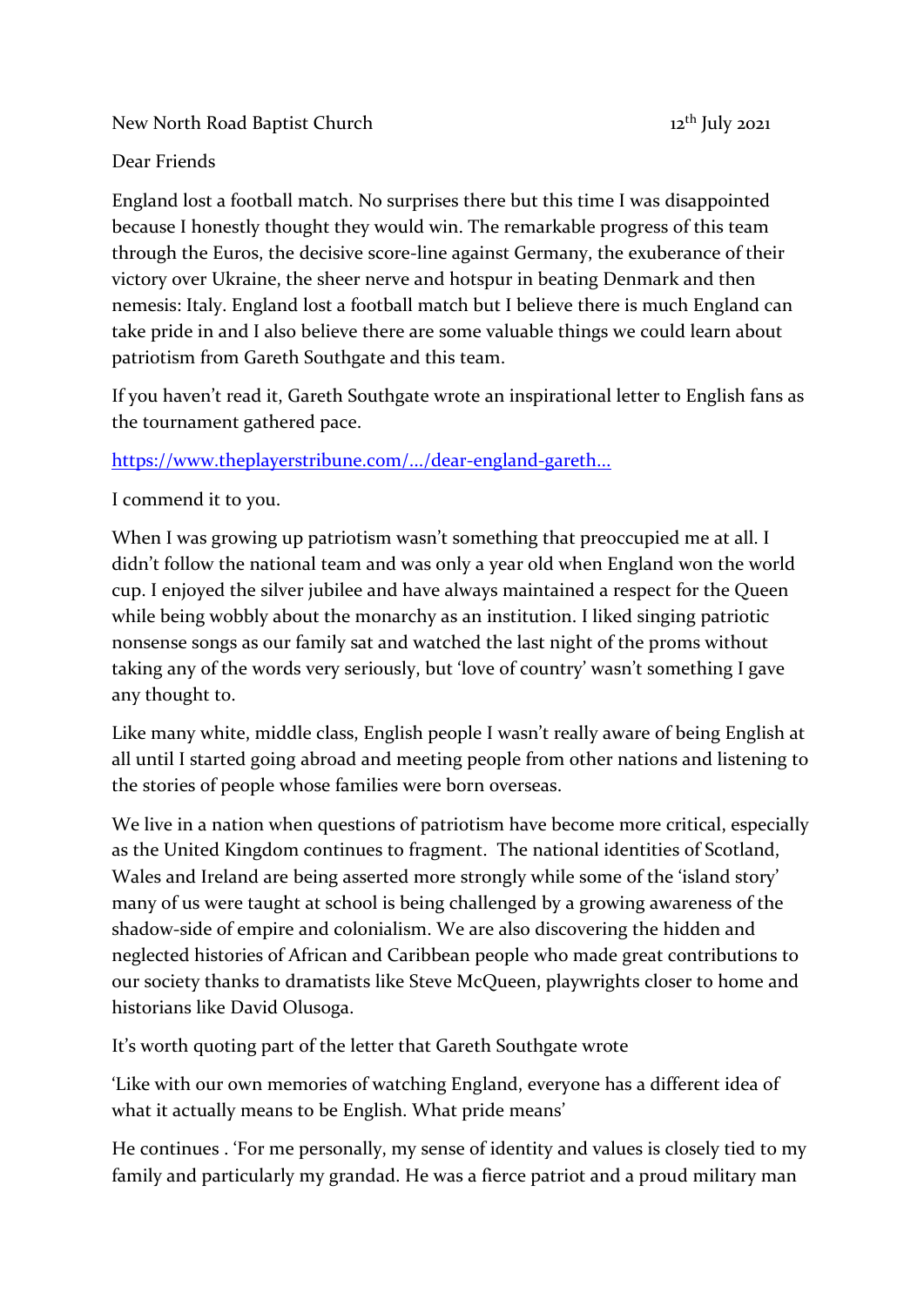who served during World War 2. The idea of representing Queen and Country has always been important to me.' He continues 'My grandad's values were instilled in me from a young age and I couldn't help but think of him when I lined up to sing the national anthem before my first international cap'

Gareth Southgate touches on something important here, which is that our sense of belonging is defined by the stories we tell ourselves, our own stories our family's stories and our nation's stories too. He acknowledges that this will mean different people will have a different sense of what it is to be English. 'For many of the younger generation, your notion of Englishness is quite different from my own. I understand that too'.

Gareth Southgate goes on to describe the incredible pride his players have found in representing their country and affirms that they are role models for their nation. In other words what happens off the pitch is as important as what happens on the pitch. He says, 'I have never believed we should just stick to football.' He goes on 'I know my voice carries weight, not because of who I am but because of the position I hold…. I have a responsibility to the wider public to use my voice and so do the players.'

We have seen this played out in practice, most notably by Marcus Rashford who drew on his own experience of growing up to make the government change its mind about free school meals. Other players have too, like the brilliant Raheem Stirling, telling their stories and seeking to create change, most notably making a stand against racism. Gareth Southgate has modelled his explicit opposition through managing a team that is incredibly diverse.

Every one of us is a complex set of overlapping identities. Although we may sometimes experience a tension between them, it doesn't mean these identities are exclusive of each-other, I will never cease to love London although I live in Yorkshire and I take pride in both. For many people who can trace their family origins to other nations, celebrating overlapping identities; taking a deep and genuine pride in the culture and language of the nations their families have come from doesn't diminish their genuine pride in belonging to the United Kingdom although racism and exclusion can make this a costly pride.

Patriotism is about pride and it's about belonging and it's about asking questions too.

There's a hymn that is sometimes sung on patriotic occasions which speaks of 'a love that asks no questions.' I have always thought that line made no sense. It's a line that seems to belong to those who would snuff out dissent and opposition such as the Communist authorities who are destroying democracy in Hong Kong.

There is a healthy tradition of asking awkward questions in British history; Patriots will ask hard questions of their country because they love it and want it to be better. Patriotism that isn't afraid to celebrate all that is good and praiseworthy about our